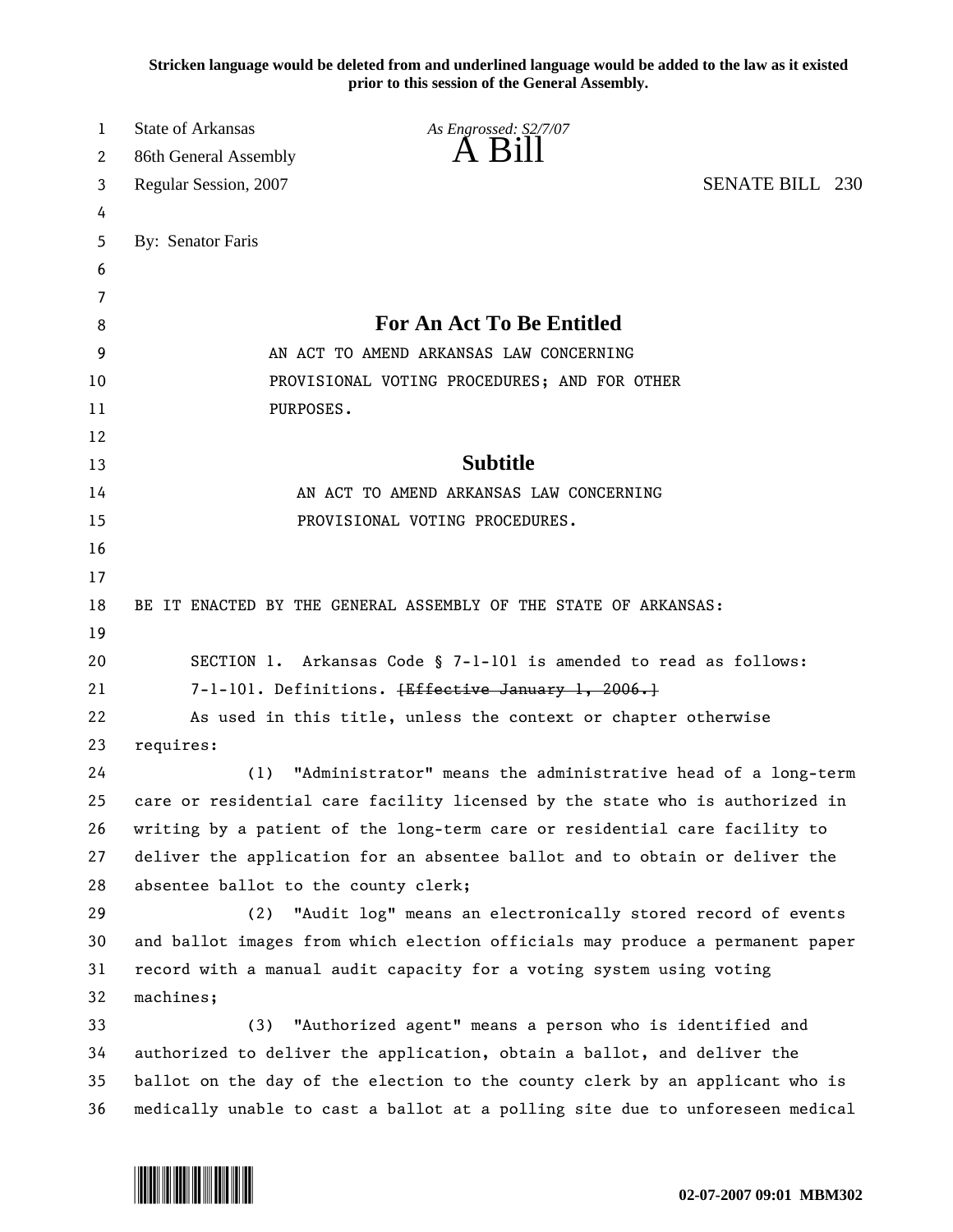1 necessity as set forth in an affidavit from the administrative head of a 2 hospital or long-term or residential care facility; 3 (4) "Canvassing" means examining and counting the returns of 4 votes cast at a public election to determine authenticity; 5 (5) "Constitutional officers of this state" means the offices of 6 the Governor, Lieutenant Governor, Secretary of State, Attorney General, 7 Auditor of State, Treasurer of State, and Commissioner of State Lands; 8 (6) "Counting location" means a location selected by the county 9 board of election commissioners with respect to all elections for the 10 automatic processing or counting, or both, of votes; 11 (7) "Designated bearer" means any person who is identified and 12 authorized by the applicant to obtain from the county clerk or to deliver to 13 the county clerk the applicant's ballot; 14 (8) "Election official" or "election officer" means a person who 15 is a member of the county board of election commissioners or a person who is 16 a poll worker designated by a county board of election commissioners to be an 17 election clerk, election judge, or election sheriff; 18 (9) "Electronic vote tabulating device" means a device used to 19 electronically scan a marked paper ballot for the purposes of tabulation; 20 (10) "Fail-safe voting" means the mechanism established under 21 the National Voter Registration Act of 1993 that allows voters who have moved 22 within the same county to vote at their new precinct without having updated 23 their voter registration records; 24 (11) "First-time voter" means any registered voter who has not 25 previously voted in a federal election in the state; 26 (12) "General or special election" means the regular biennial or 27 annual elections for election of United States, state, district, county, 28 township, and municipal officials and the special elections to fill vacancies 29 therein and special elections to approve any measure. The term as used in 30 this act shall not apply to school elections for officials of school 31 districts; 32 (13) "Majority party" means that political party in the State of 33 Arkansas whose candidates were elected to a majority of the constitutional 34 offices of this state in the last preceding general election; 35 (14) "Marking device" means any approved device for marking a 36 paper ballot with ink or other substances which will enable the votes to be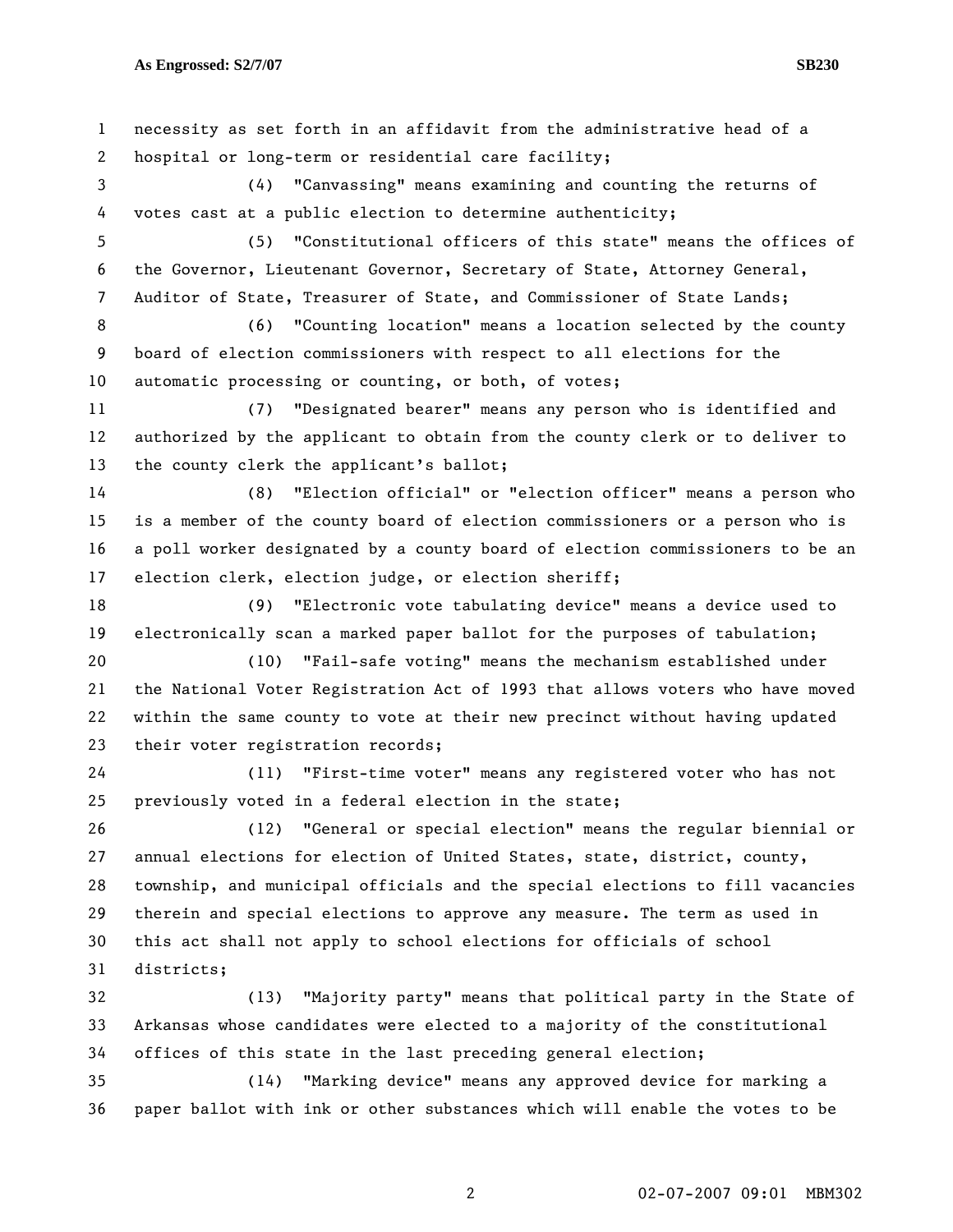1 tabulated by means of an electronic vote tabulating device; 2 (15) "Minority party" means that political party whose 3 candidates were elected to less than a majority of the constitutional offices 4 of this state in the last preceding general election or the political party 5 which polled the second greatest number of votes for the office of Governor 6 in the last preceding general election if all of the elected constitutional 7 officers of this state are from a single political party; 8 (16) "Party certificate" means a written statement or receipt 9 signed by the secretary or chair of the county committee or of the state 10 committee, as the case may be, of the political party evidencing the name and 11 title proposed to be used by the candidate on the ballot, the position the 12 candidate seeks, payment of the fees, and filing of the party pledge, if any, 13 required by the political party; 14 (17)(A) "Political party" means any group of voters which at the 15 last preceding general election polled for its candidate for Governor in the 16 state or nominees for presidential electors at least three percent (3%) of 17 the entire vote cast for the office. 18 (B) No group of electors shall assume a name or 19 designation which is so similar in the opinion of the Secretary of State to 20 that of an existing political party as to confuse or mislead the voters at an 21 election. 22 (C) When any political party fails to obtain three percent 23 (3%) of the total votes cast at an election for the office of Governor or 24 nominees for presidential electors, it shall cease to be a political party; 25 (18) "Polling site" means a location selected by the county 26 board of election commissioners where votes are cast; 27 (19) "Precinct" means the geographical boundary lines dividing a 28 county, municipality, township, or school district for voting purposes; 29 (20) "Primary election" means any election held by a political 30 party in the manner provided by law for the purpose of selecting nominees of 31 the political party for certification as candidates for election at any 32 general or special election in this state; 33 (21) "Provisional ballot" means a ballot: 34 (A) Cast by special procedures to record a vote when there 35 is some question concerning a voter's eligibility; and 36 (B) Counted contingent upon the verification of the

3 02-07-2007 09:01 MBM302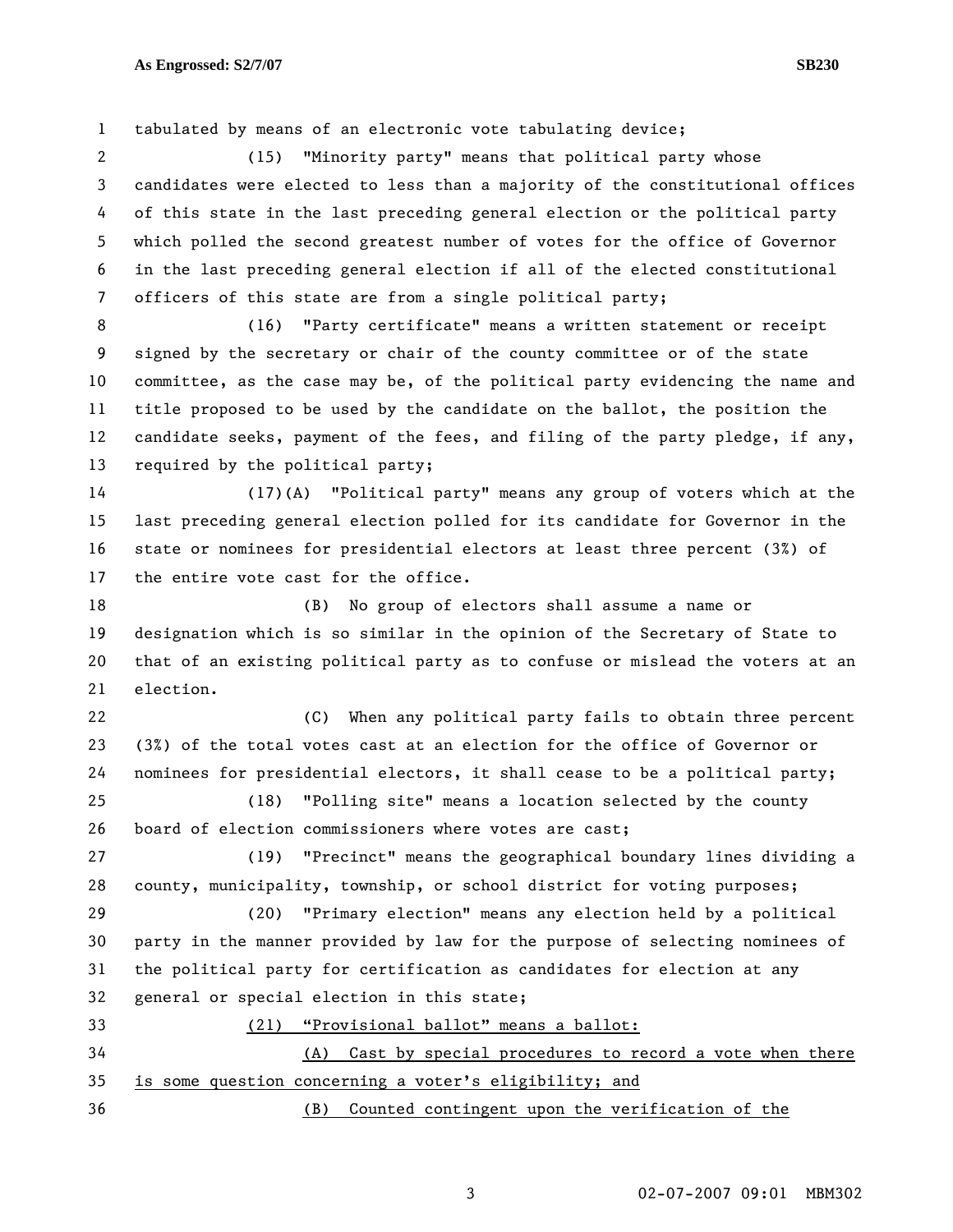1 voter's eligibility; 2 (21)(22) "Qualified elector" means a person who holds the 3 qualifications of an elector and who is registered pursuant to Arkansas 4 Constitution, Amendment 51; 5  $(22)(23)$  "Vacancy in election" means the vacancy in an elective 6 office created by death, resignation, or other good and legal cause, arising 7 prior to election to the office at a general or special election but arising 8 subsequent to the certification of the ballot; 9 (23)(24) "Vacancy in nomination" means the circumstances in 10 which the person who received the majority of votes at the preferential 11 primary election or general primary election cannot accept the nomination due 12 to death or notifies the party that he or she will not accept the nomination 13 due to serious illness, moving out of the area from which the person was 14 elected as the party's nominee, or filing for another office preceding the

15 final date for certification of nominations;

16 (24)(25)(A) "Vacancy in office" means the vacancy in an elective 17 office created by death, resignation, or other good and legal cause arising 18 subsequent to election to the office at a general or special election or 19 arising subsequent to taking office and prior to the expiration of the term 20 of office in those circumstances wherein the vacancy must be filled by a 21 special election rather than by appointment.

22 (B) The phrase "vacancy in office" shall not apply to the 23 election of a person at a general election to fill an unexpired portion of a 24 term of office;

25 (25)(26) "Voting machine" means either: 26 (A) A direct recording electronic voting machine that: 27 (i) Records votes by means of a ballot display 28 provided with mechanical or electro-optical components that may be actuated 29 by the voter; 30 (ii) Processes the data by means of a computer 31 program; 32 (iii) Records voting data and ballot images in 33 internal and external memory components; and 34 (iv) Produces a tabulation of the voting data stored 35 in a removable memory component and in a printed copy; or 36 (B) An electronic device for marking a paper ballot to be

4 02-07-2007 09:01 MBM302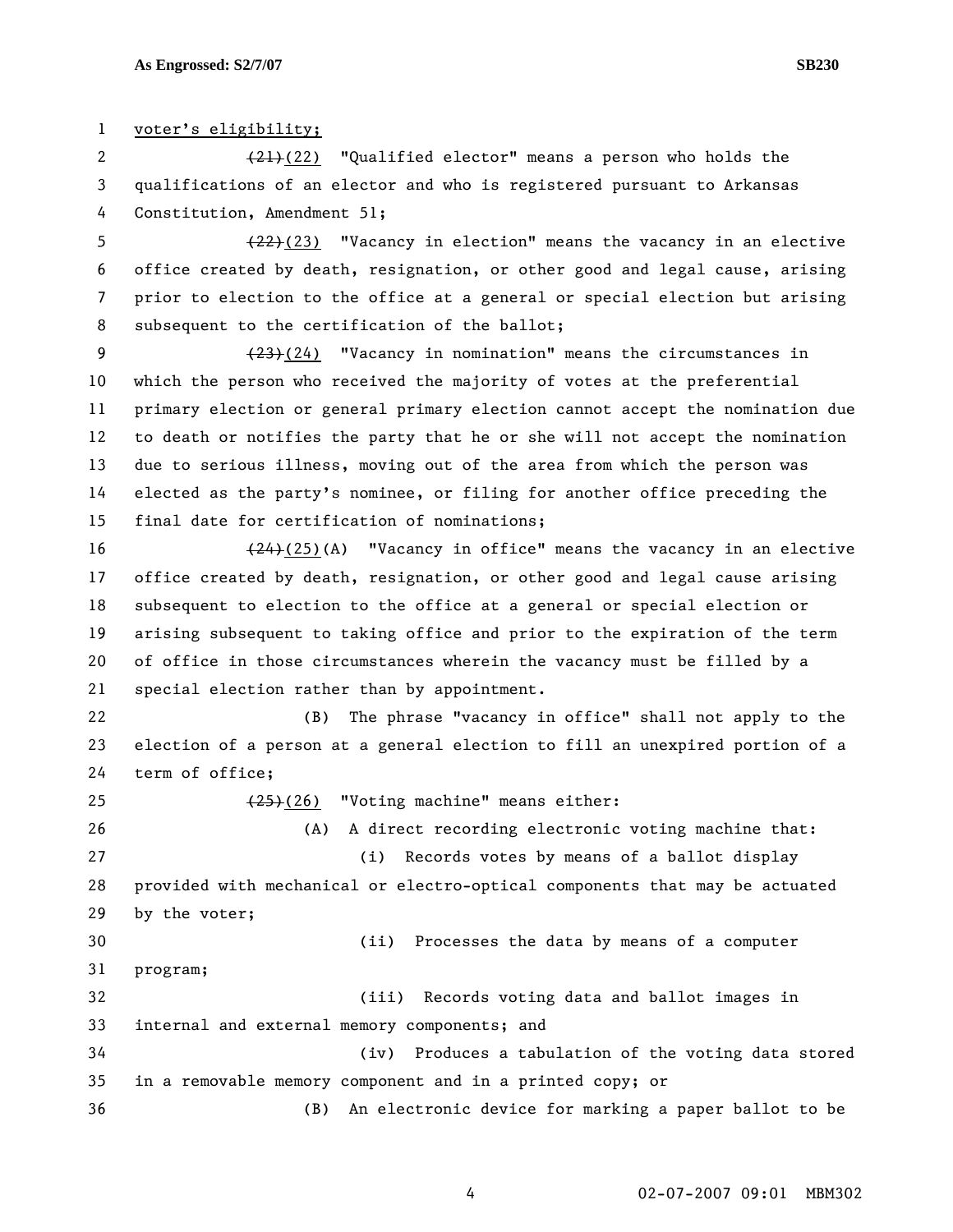1 electronically scanned; 2 (26)(27) "Voter-verified paper audit trail" means a 3 contemporaneous paper record of a ballot printed for the voter to confirm his 4 or her votes before the voter casts his or her ballot that: 5 (A) Allows the voter to verify the voter-verified paper 6 audit trail before the casting of the voter's ballot; 7 (B) Is not retained by the voter; 8 (C) Does not contain individual voter information; 9 (D) Is produced on paper that is sturdy, clean, and 10 resistant to degradation; and 11 (E) Is readable in a manner that makes the voter's ballot 12 choices obvious to the voter without the use of computer or electronic code; 13 and 14 (27)(28) "Voting system" means: 15 (A) The total combination of mechanical, 16 electromechanical, or electronic equipment, including the software, firmware, 17 and documentation required to program, control, and support the equipment 18 that is used: 19 (i) To define ballots; 20 (ii) To cast and count votes; 21 (iii) To report or display election results; and 22 (iv) To maintain and produce any audit trail 23 information; and 24 (B) The practices and documentation used to: 25 (i) Identify system components and versions of 26 components; 27 (ii) Test the system during its development and 28 maintenance; 29 (iii) Maintain records of system errors and defects; 30 (iv) Determine specific system changes to be made to 31 a system after the initial qualification of the system; and 32 (v) Make available any materials to the voter, 33 including, but not limited to, notices, instructions, forms, or paper 34 ballots. 35 36 SECTION 2. Arkansas Code § 7-5-306 is amended to read as follows: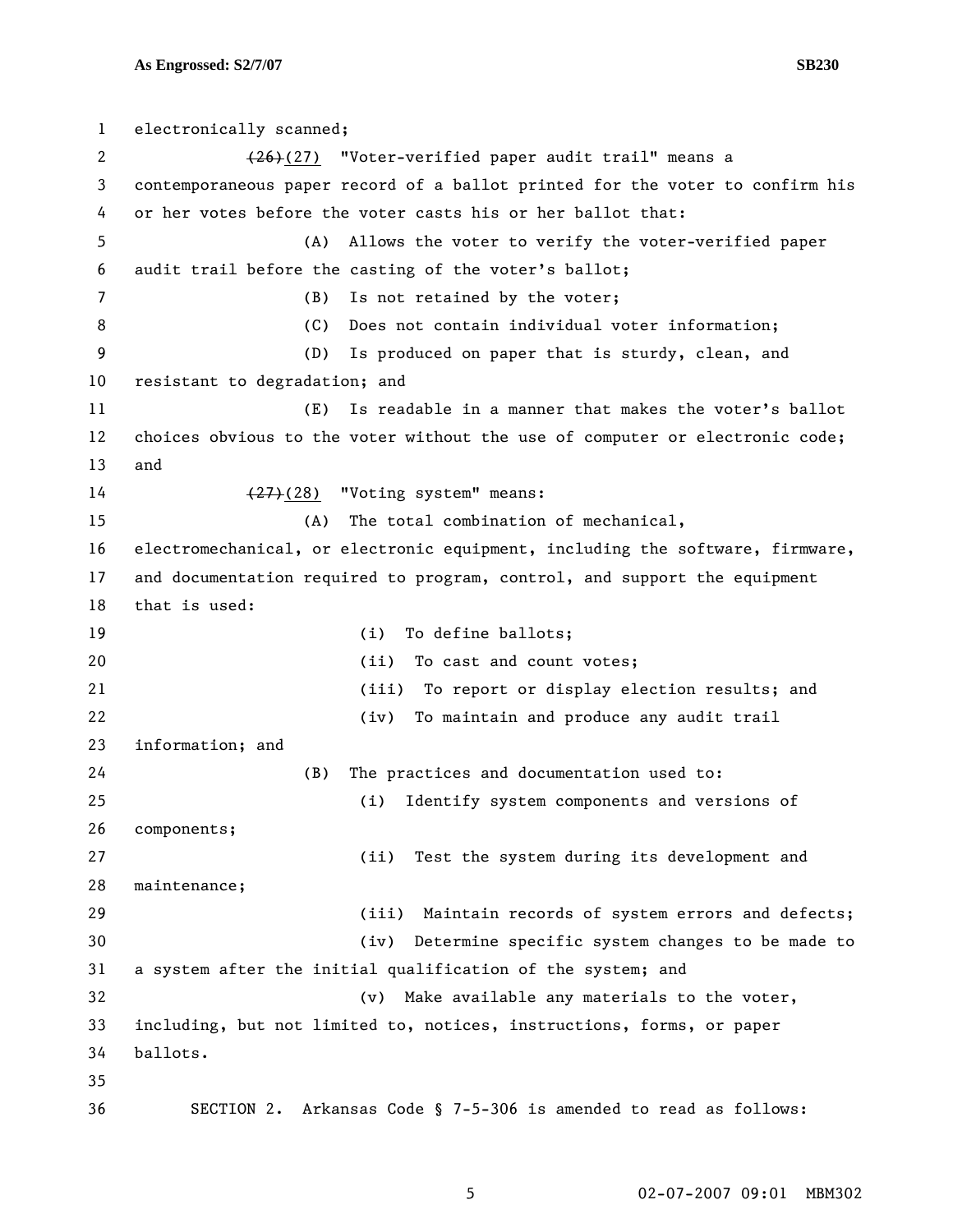| 1  | 7-5-306. Procedure when voter's name is not on the precinct voter             |
|----|-------------------------------------------------------------------------------|
| 2  | registration list.                                                            |
| 3  | If the voter's name is not on the precinct voter registration<br>(a)          |
| 4  | list, the election official shall permit the voter to vote only under the     |
| 5  | following conditions:                                                         |
| 6  | The voter identifies himself or herself by stating his or<br>(1)              |
| 7  | her name and date of birth and is verified by the county clerk as a           |
| 8  | registered voter within the county and, if the county is divided into more    |
| 9  | than one (1) congressional district, within the same congressional district;  |
| 10 | The voter gives and affirms his or her current residence and<br>(2)           |
| 11 | the election official verifies with the county clerk that the voter's         |
| 12 | residence is within the precinct;                                             |
| 13 | The voter completes an updated voter registration<br>(3)                      |
| 14 | application form; and                                                         |
| 15 | The voter signs the precinct voter registration list.<br>(4)                  |
| 16 | (b)<br>If the voter is not listed on the precinct voter registration list     |
| 17 | and the election official is unable to verify the voter's registration with   |
| 18 | the county clerk and the voter contends that he or she is a registered voter  |
| 19 | in the precinct in which he or she desires to vote and that he or she is      |
| 20 | eligible to vote, then the voter shall be permitted to cast a provisional     |
| 21 | ballot as follows:                                                            |
| 22 | (1) An election official at the polling place shall notify the                |
| 23 | individual that the individual may cast a provisional ballot in that          |
| 24 | election;                                                                     |
| 25 | (2) The individual shall be permitted to cast a provisional                   |
| 26 | ballot at that polling place upon the execution of a written affirmation by   |
| 27 | the individual before an election official at the polling place stating that  |
| 28 | the individual is:                                                            |
| 29 | $(A)$ A registered voter in the precinct in which the                         |
| 30 | individual desires to vote; and                                               |
| 31 | (B) Eligible to vote in that election;                                        |
| 32 | (3) The provisional ballot shall be counted only upon                         |
| 33 | verification of the voter's registration status in the precinct by the county |
| 34 | board of election commissioners before certification of the election; and     |
| 35 | $(4)(A)$ Whenever a person casts a provisional ballot, the                    |
| 36 | election official shall provide the voter written information that states     |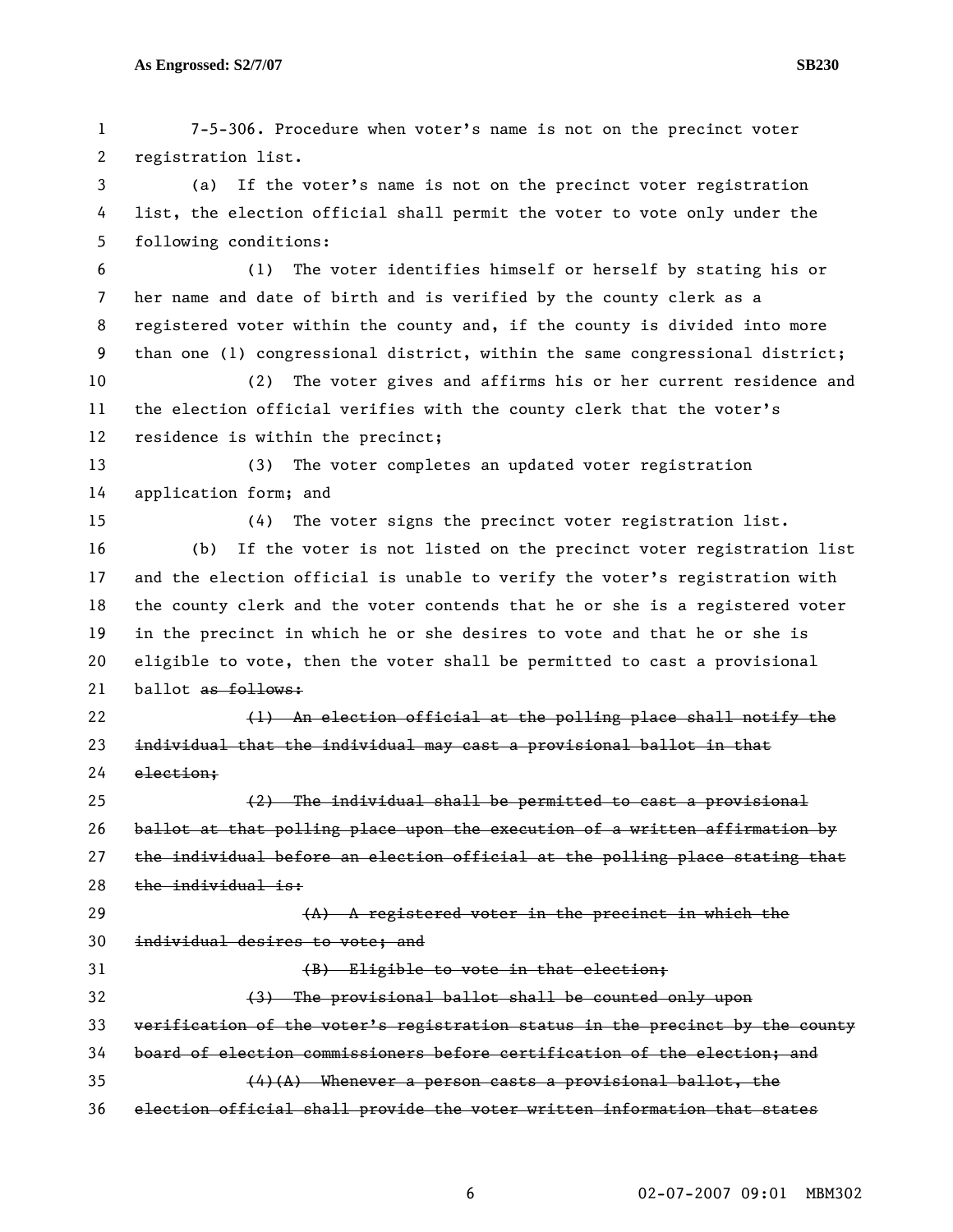**As Engrossed: S2/7/07 SB230** 

1 that the individual who casts a provisional ballot will be able to ascertain 2 whether the vote was counted, and if not, the reason the vote was not 3 counted, by accessing a toll-free telephone number, Internet website, or 4 other free access system established by the Secretary of State for that 5 purpose. 6 (B) Access to information about an individual provisional 7 ballot shall be restricted to the individual who cast the ballot. 8 (c) The election official shall make a list of all voters who cast 9 **provisional ballots.** 10 11 SECTION 3. Arkansas Code § 7-5-307 is repealed. 12 7-5-307. Election official's initials. 13 Before giving the voter a ballot, an election official shall: 14 (1) Initial the back of the ballot: 15 (2) Remove the ballot stub; and 16 (3) Place the stub into the stub box provided. 17 18 SECTION 4. Arkansas Code § 7-5-308 is amended to read as follows: 19 7-5-308. Ballots to remain in polling place Provisional ballot 20 procedure. 21 No person shall be permitted to carry a ballot outside of the polling 22  $p$ lace (a) When the voter is required by law to cast a provisional ballot, 23 the ballot shall be cast pursuant to the following procedures: 24 (1) An election official at the polling place shall notify the 25 individual that the individual may cast a provisional ballot in that 26 election; 27 (2) The voter shall execute a written eligibility affirmation in 28 the presence of the election official stating that he or she is a registered 29 voter in the precinct in which he or she desires to vote and is eligible to 30 vote; 31 (3) The election official shall initial the back of the ballot, 32 remove the ballot stub from the provisional ballot, and place the stub in the 33 stub box provided; 34 (4) The voter shall mark his or her provisional ballot; 35 (5) The voter shall place the voted provisional ballot in a 36 ballot secrecy envelope marked "provisional ballot" and seal the envelope;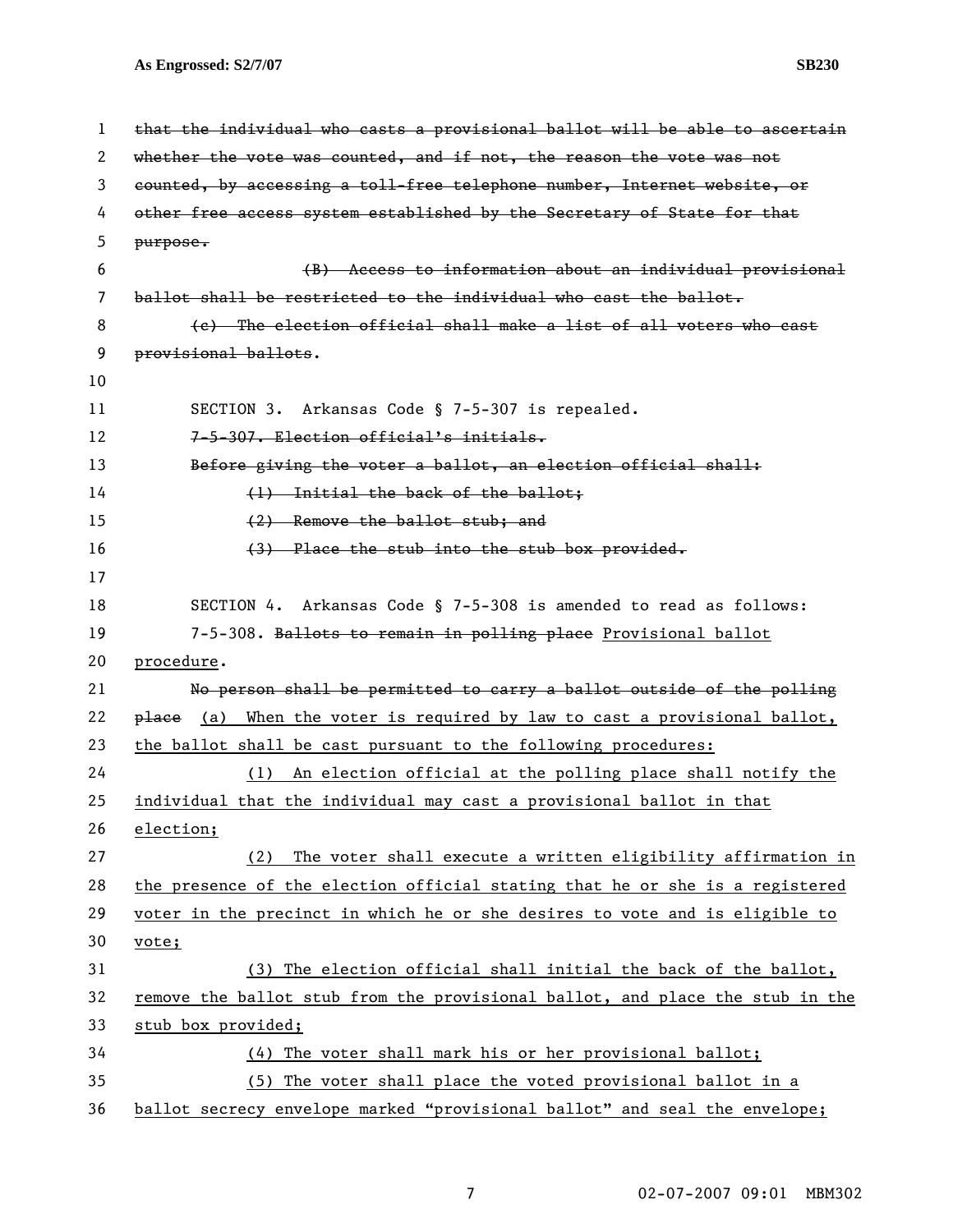| $\mathbf{1}$ | (6) The voter shall place the sealed provisional ballot envelope              |
|--------------|-------------------------------------------------------------------------------|
| $\mathbf{2}$ | containing the voted provisional ballot in a voter envelope, seal the         |
| 3            | envelope, and give it to the election official;                               |
| 4            | (7) The election official shall provide the voter written                     |
| 5            | information instructing him or her on how to determine whether his or her     |
| 6            | provisional ballot was counted, and if not, the reason the ballot was not     |
| 7            | counted; and                                                                  |
| 8            | (8) The election officials shall make a list of the names and                 |
| 9            | addresses of all persons voting a provisional ballot.                         |
| 10           | Election officials shall preserve, secure, and separate all<br>(b)            |
| 11           | provisional ballots from the remaining ballots so that the right of any       |
| 12           | person to vote may be determined later by the county board of election        |
| 13           | commissioners or the court in which an election contest may be filed.         |
| 14           | $(c)(1)$ Whenever a person casts a provisional ballot, the election           |
| 15           | official shall provide the voter written information that states that the     |
| 16           | individual who casts a provisional ballot will be able to ascertain whether   |
| 17           | the vote was counted, and if not, the reason the vote was not counted, by     |
| 18           | accessing a toll-free telephone number, Internet website, or other free       |
| 19           | access system established by the Secretary of State for that purpose.         |
| 20           | (2) Access to information about an individual provisional ballot              |
| 21           | shall be restricted to the individual who cast the ballot.                    |
| 22           | (d) Prior to certification of the results of the election, the county         |
| 23           | board shall determine whether the provisional ballots are valid.              |
| 24           | If, upon examination of any provisional ballots, the county board<br>(e)      |
| 25           | suspects that a violation of the election laws has occurred, the county board |
| 26           | may refer the matter to the prosecuting attorney.                             |
| 27           |                                                                               |
| 28           | SECTION 5. Arkansas Code § 7-5-309 is amended to read as follows:             |
| 29           | 7-5-309. Voting procedure.                                                    |
| 30           | $(a)(1)$ At general, primary, special, and school elections in counties       |
| 31           | which use paper ballots, the county board of election commissioners shall     |
| 32           | provide in each polling site at least one (1) voting booth for each fifty     |
| 33           | (50) registered electors voting in the last-preceding comparable election.    |
| 34           | (2)<br>Each voting booth shall be situated so as to permit voters             |
| 35           | to prepare their ballots screened from observation and shall be furnished     |
| 36           | with any supplies and conveniences as will enable the voter to prepare his or |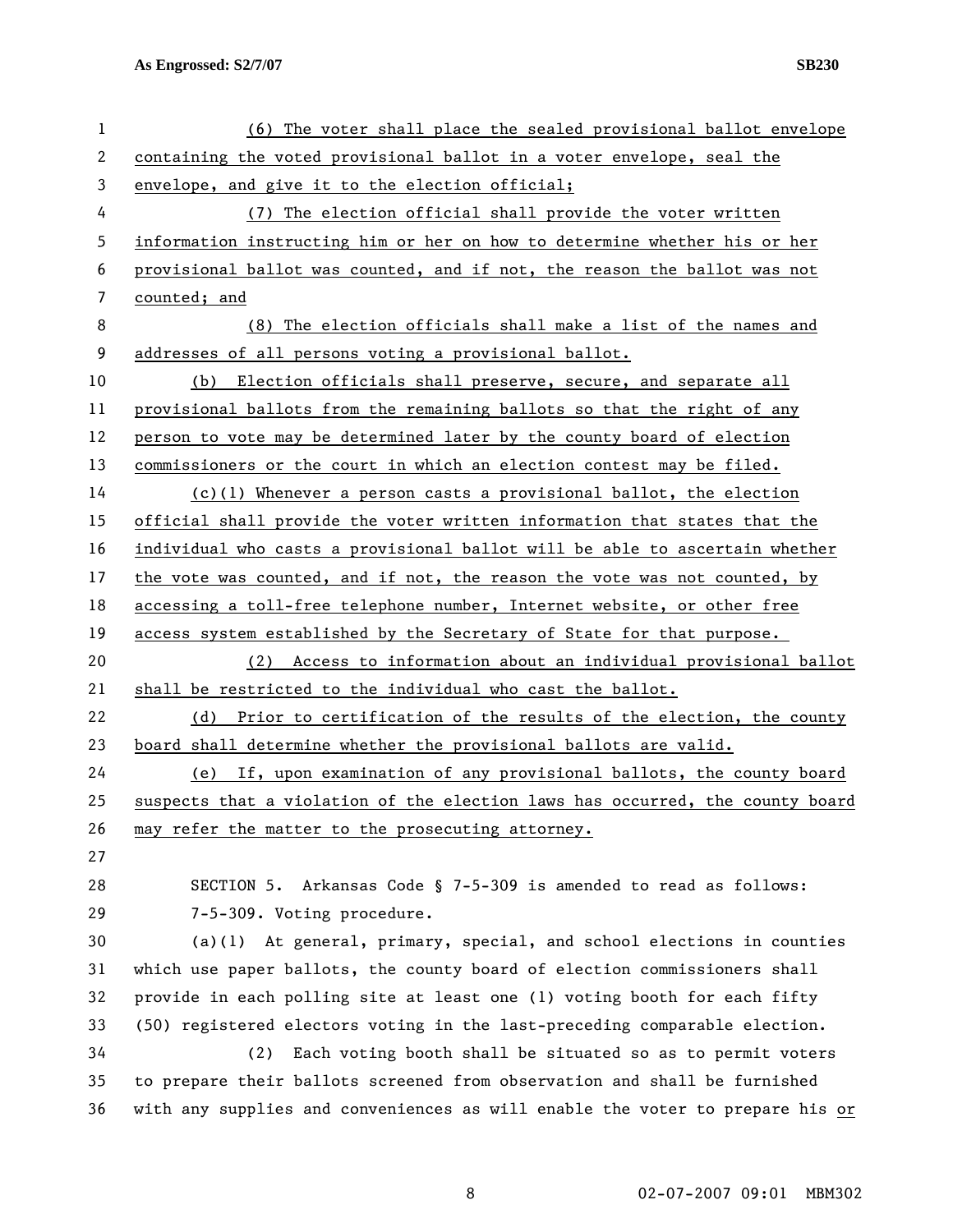| 1  | her ballot.                                                                                    |
|----|------------------------------------------------------------------------------------------------|
| 2  | The voting booths shall be situated in the polling site in<br>(3)                              |
| 3  | plain view of the election officials.                                                          |
| 4  | No person other than the election officials and those<br>(4)                                   |
| 5  | admitted for the purpose of voting shall be permitted within the immediate                     |
| 6  | voting area, which shall be considered as within six feet $(6')$ of the voting                 |
| 7  | booths, except by authority of the election officials and then only when                       |
| 8  | necessary to keep order and enforce the law.                                                   |
| 9  | Before giving the voter a ballot, an election official shall:<br>(b)                           |
| 10 | Initial the back of the ballot;<br>(1)                                                         |
| 11 | (2)<br>Remove the ballot stub; and                                                             |
| 12 | Place the stub into the stub box provided.<br>(3)                                              |
| 13 | $(b)+(c)(1)$ (A) Upon receiving his or her ballot, the voter shall proceed                     |
| 14 | to mark it by placing an appropriate mark.                                                     |
| 15 | No voter shall be allowed more than five (5) minutes<br>(B)                                    |
| 16 | to mark his ballot.                                                                            |
| 17 | (2)<br>The voter shall then personally deposit the ballot in the                               |
| 18 | ballot box provided.                                                                           |
| 19 | $\left(\frac{e}{c}\right)(1)$ The voter shall not be required to sign, initial, or in any      |
| 20 | way identify himself or herself with the ballot, the ballot stub, or the list                  |
| 21 | of voters other than in the manner set forth in this section.                                  |
| 22 | However, an election official may inspect the back of the<br>(2)                               |
| 23 | ballot before the voter deposits it to see if it has been initialed by an                      |
| 24 | election official.                                                                             |
| 25 | No person shall be permitted to carry a ballot outside of the<br>(e)                           |
| 26 | polling place.                                                                                 |
| 27 | $\left(\frac{d}{d}\right)$ (f) After having voted or having declined to do so, the voter shall |
| 28 | immediately depart from the polling site.                                                      |
| 29 |                                                                                                |
| 30 | SECTION 6. Arkansas Code § 7-5-312 is amended to read as follows:                              |
| 31 | 7-5-312. Challenge of voter's ballot by poll watchers, candidates, or                          |
| 32 | designees.                                                                                     |
| 33 | Poll watchers shall include any:<br>(a)                                                        |
| 34 | Candidate in person;<br>(1)                                                                    |
| 35 | (2)<br>Authorized representative of a candidate;                                               |
| 36 | Authorized representative of a group seeking the passage or<br>(3)                             |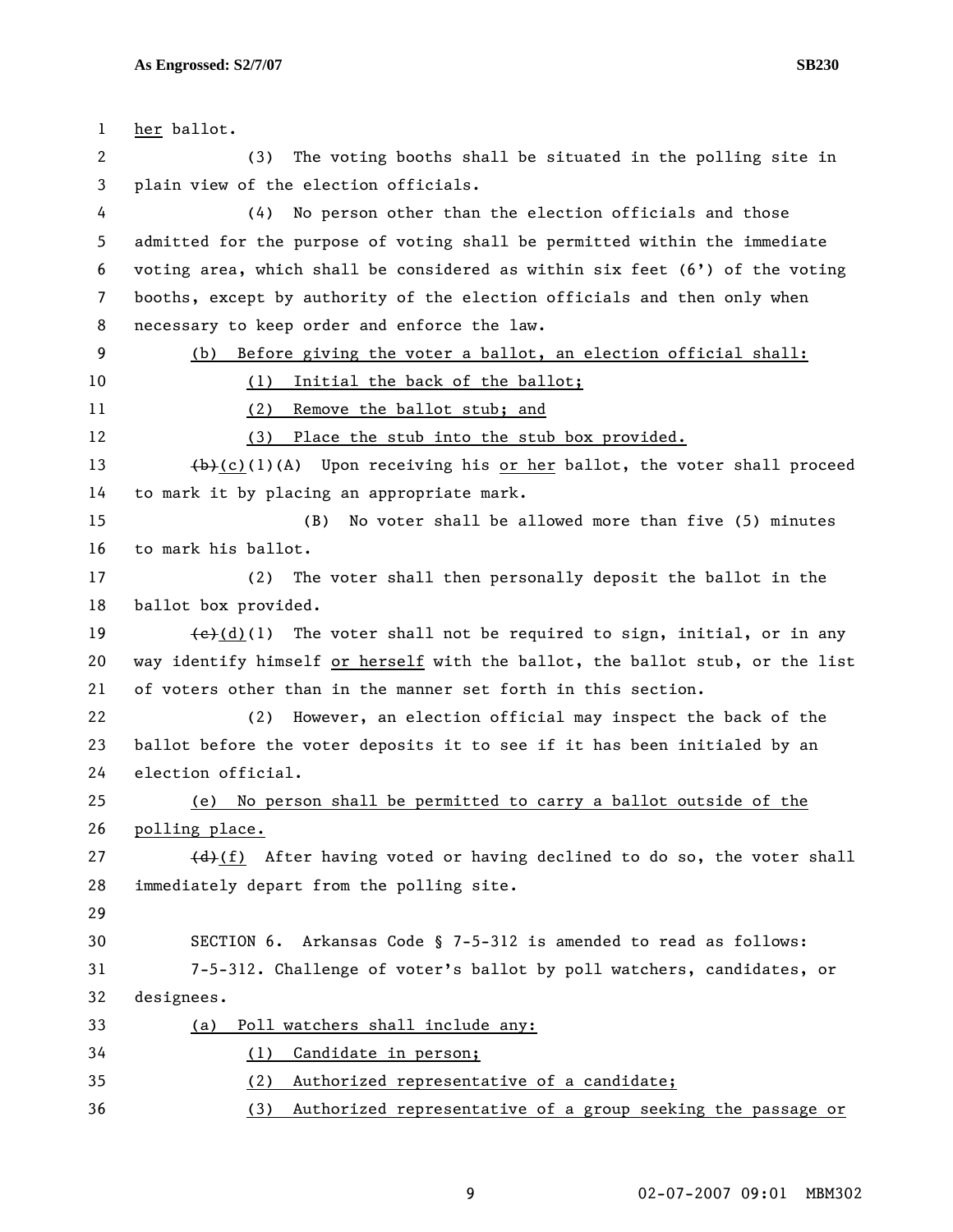1 defeat of a measure on the ballot; and

2 (4) Authorized representative of a political party with a 3 candidate on the ballot.  $4 \left(4\right)^{4}(b)$  Each candidate, group, or party may have, at any given time 5 during the election, including early voting: During the progress of any 6 election in this state, any candidate in person or by representative 7 designated in writing, any group seeking the passage or defeat of a measure 8 on the ballot by representative designated in writing, and any political 9 party with a candidate on the ballot by representative designated in writing  $10$  may: 11  $(A)+(1)$  Have only one One (1) authorized representative present 12 at any one (1) time at each location within a polling site where voters 13 identify themselves to election officials, so as to observe and ascertain the 14 identity of those persons presenting themselves to vote for the purpose of 15 challenging any voter who appears for the purpose of casting a ballot; and 16  $\left(\frac{B}{B}\right)(2)$  Have only one 0ne (1) authorized representative present 17 at any one (1) time at each location within the absentee ballot processing 18 site where absentee ballots are processed, so as to observe and ascertain the 19 identity of absentee voters for the purpose of challenging any absentee vote. 20 (c) In accordance with Arkansas Code §§ 7-5-316, 7-5-413, 7-5- 21 416, 7-5-527, and 7-5-615, a candidate in person or an authorized 22 representative of a candidate or political party may be present at a polling 23 site, central counting location, and absentee ballot counting location for 24 the purpose of witnessing the counting of ballots by election officials and 25 determining whether ballots are fairly and accurately counted. 26  $(2)(d)$  The document designating and authorizing a 27 representative of a candidate, designating a representative of a group 28 seeking the passage or defeat of a measure on the ballot, or designating and 29 a representative of a political party with a candidate on the ballot shall be 30 filed with the county clerk and a file-marked copy shall be presented by the 31 poll watcher to the election official  $a$ t immediately upon entering the 32 polling site, absentee ballot processing site, or counting location in the 33 following form: 34 35 POLL WATCHER AUTHORIZATION FORM 36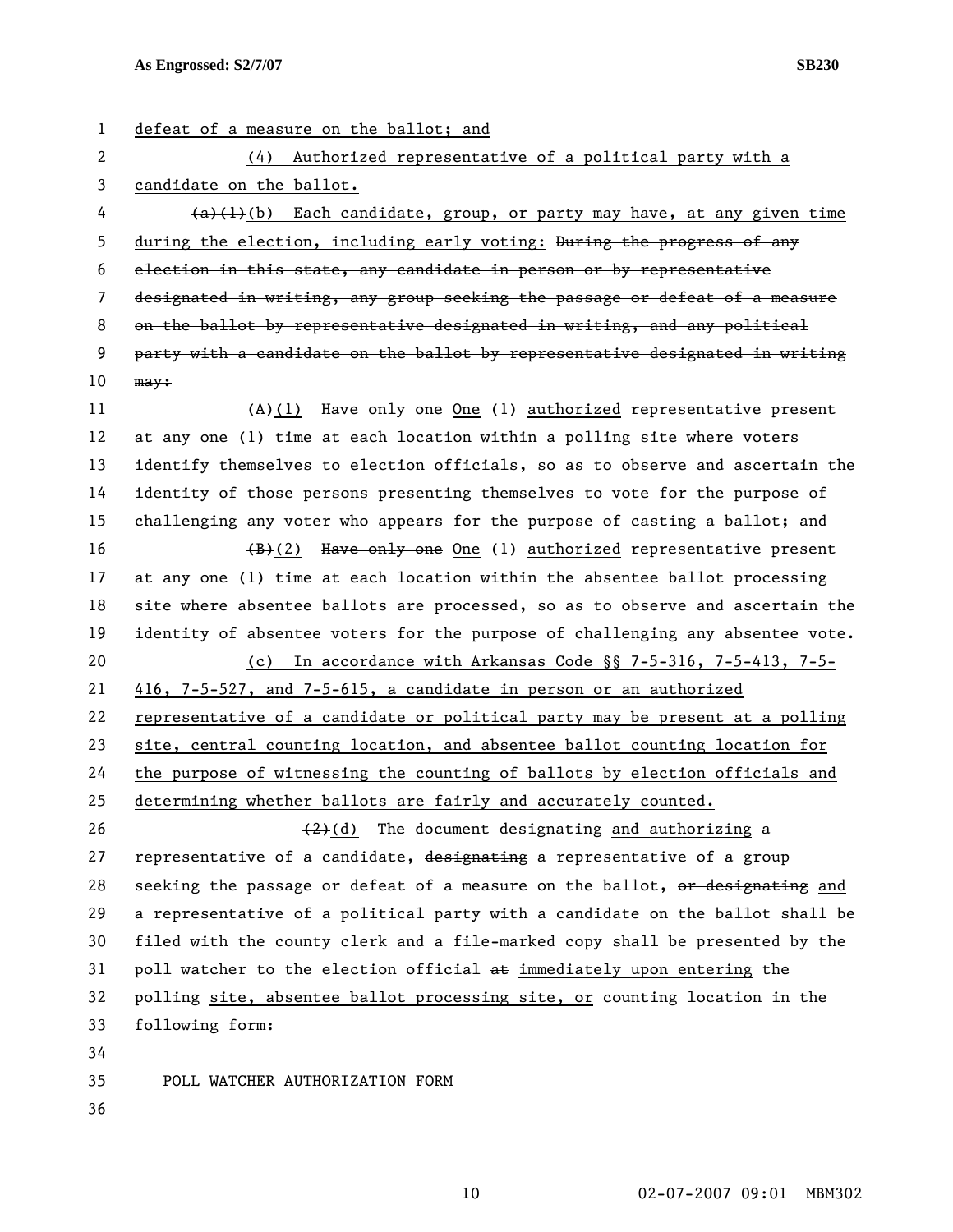| 1              | Representative of a Candidate                                                              |
|----------------|--------------------------------------------------------------------------------------------|
| 2              |                                                                                            |
| 3              | I, , state that I am a candidate for the office of                                         |
| 4              | in the  election. I further state                                                          |
| 5              | that I have designated  is designated by me as my                                          |
| 6              | authorized representative at the election for the purpose of Arkansas Gode §§              |
| $\overline{7}$ | $7-5-312$ , $7-5-316$ , $7-5-416$ , $7-5-417$ , and $7-5-615$ in precinct at polling sites |
| 8              | and absentee ballot processing sites  in                                                   |
| 9              | County, Arkansas to observe and ascertain the identity of                                  |
| 10             | persons presenting themselves to vote in person or by absentee for the                     |
| 11             | purpose of challenging any voter in accordance with Arkansas Code §§ 7-5-312,              |
| 12             | 7-5-416, and 7-5-417. I further state that I have designated and authorized                |
| 13             | my representative named above to be present at the ballot counting locations               |
| 14             | at  in  County, Arkansas for the purpose of witnessing the                                 |
| 15             | counting of ballots by election officials and determining whether ballots are              |
| 16             | fairly and accurately counted in accordance with Arkansas Code §§ 7-5-312, 7-              |
| 17             | $5-316$ , 7-5-413, 7-5-416, 7-5-527, and 7-5-615.                                          |
| 18             |                                                                                            |
| 19             | Representative of a Group                                                                  |
| 20             |                                                                                            |
| 21             | , state that I represent the<br>Ι,                                                         |
| 22             | group which is seeking passage/defeat (circle one) of the ballot measure                   |
| 23             | entitled  on the ballot in the  election                                                   |
| 24             | at polling sites  and absentee ballot processing sites                                     |
| 25             | in  County, Arkansas, to observe and ascertain                                             |
| 26             | the identity of persons presenting themselves to vote in person or by                      |
| 27             | absentee for the purpose of challenging any voter in accordance with Arkansas              |
| 28             | Code §§ 7-5-312, 7-5-416, and 7-5-417 in precinct  in                                      |
| 29             | *************** County, Arkansas.                                                          |
| 30             |                                                                                            |
| 31             | Representative of a Party                                                                  |
| 32             |                                                                                            |
| 33             | I, , state that I am the chairman or secretary of the                                      |
| 34             | state/county (circle one) committee for the  party with                                    |
| 35             | candidates on the ballot in the  election. I further state                                 |
| 36             | that I have designated  is designated by me as a an                                        |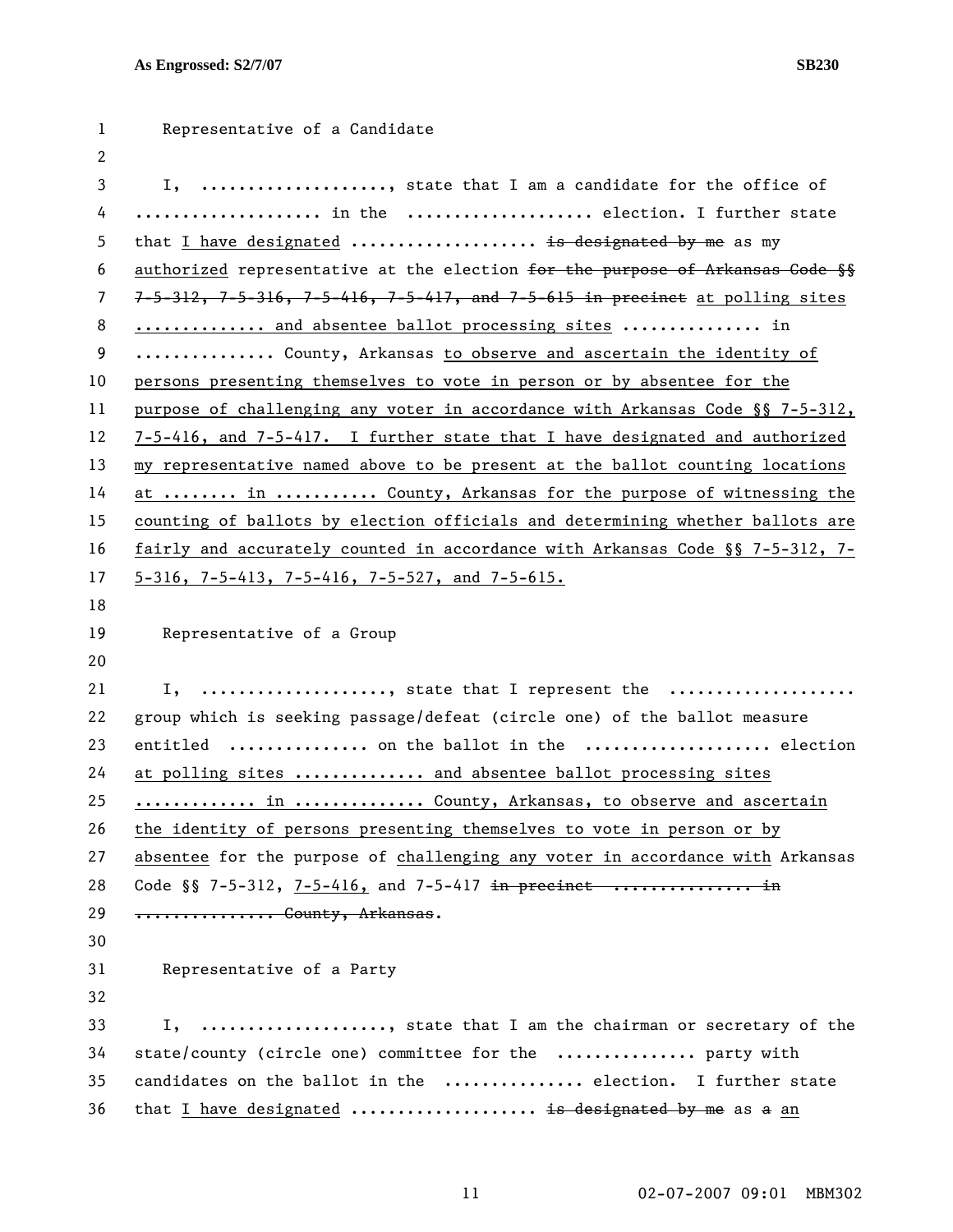| 1  | authorized party representative at the election for the purpose of Arkansas           |
|----|---------------------------------------------------------------------------------------|
| 2  | Gode $\frac{15}{12}$ , 7-5-312, 7-5-316, 7-5-416, 7-5-417, and 7-5-615 in precinct at |
| 3  | polling sites  and absentee ballot processing sites                                   |
| 4  | in  County, Arkansas, to observe and ascertain                                        |
| 5  | the identity of persons presenting themselves to vote in person or by                 |
| 6  | absentee for the purpose of challenging any voter in accordance with Arkansas         |
| 7  | Code $\S$ 7-5-312, 7-5-416, and 7-5-417. I further state that I have                  |
| 8  | designated and authorized my representative named above to be present at the          |
| 9  | ballot counting locations at  in  County,                                             |
| 10 | Arkansas, for the purpose of witnessing the counting of ballots by election           |
| 11 | officials and determining whether ballots are fairly and accurately counted           |
| 12 | in accordance with Arkansas Code §§ 7-5-312, 7-5-316, 7-5-413, 7-5-416, 7-5-          |
| 13 | 527, and $7-5-615$ .                                                                  |
| 14 |                                                                                       |
| 15 | .                                                                                     |
| 16 |                                                                                       |
| 17 | Signature of Candidate, Group Representative, or Chairman/Secretary of the            |
| 18 | State/County Committee                                                                |
| 19 |                                                                                       |
| 20 | Acknowledged before me this  day of , 20                                              |
| 21 |                                                                                       |
| 22 | Notary Public:  My Commission Expires:                                                |
| 23 |                                                                                       |
| 24 | I do hereby state that I am familiar with the rights and responsibilities             |
| 25 | of a poll watcher as outlined on the back of the poll watcher authorization           |
| 26 | form and will in good faith comply with the provisions of same.                       |
| 27 |                                                                                       |
| 28 | .                                                                                     |
| 29 |                                                                                       |
| 30 | Signature of the Poll Watcher                                                         |
| 31 |                                                                                       |
| 32 | Acknowledged before me this  day of , 20                                              |
| 33 |                                                                                       |
| 34 | Notary Public:  My Commission Expires:                                                |
| 35 |                                                                                       |
| 36 | I do hereby acknowledge filing the this poll watcher authorization form               |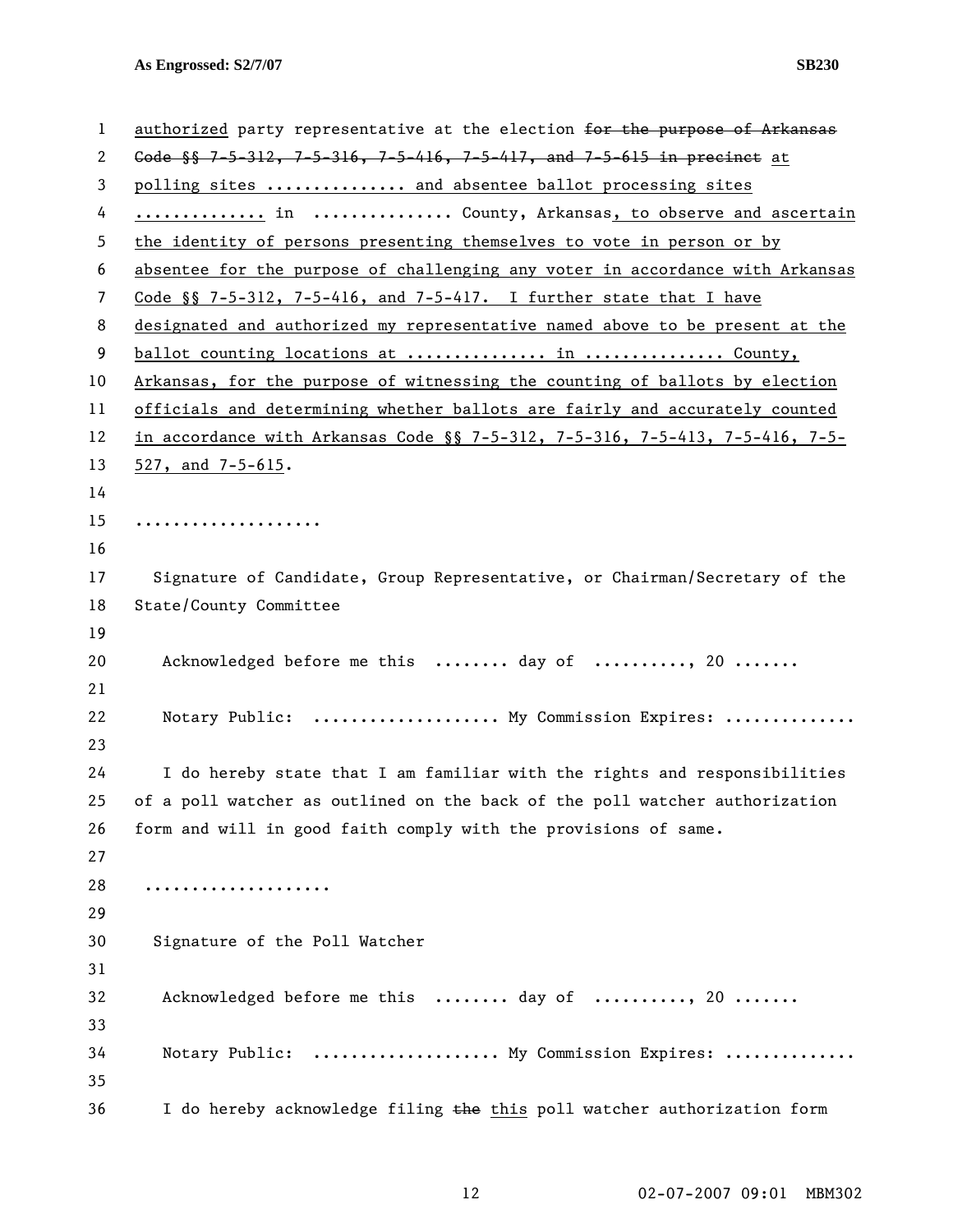```
1 with the county clerk's office. 
 2 
 3 .................... 
 4 
5 Signature of County Clerk 
 6 (3) (e) The poll Poll watcher rights and responsibilities shall
7 be printed on the back of the poll watcher authorization form as follows
8 document in the following form: 
9 
10 POLL WATCHER RIGHTS AND RESPONSIBILITIES 
11 
12 A poll watcher may be:
13 
14 - * A candidate in person or by representative designated by a candidate;
15 
16 \t-\star A representative designated by any group seeking passage or defeat of a
17 measure on the ballot; or 
18 
19 \rightarrow A representative of a party with a candidate on the ballot.
20 
21 Official recognition of poll watchers: 
22 
23 * Only one (1) poll watcher per candidate, group, or party at any one (1)
24 time may be officially recognized as a poll watcher at each location within a 
25 polling site where voters identify themselves to election officials; 
26 
27 * Only one (1) poll watcher per candidate, group, or party at any one (1)
28 time may be officially recognized as a poll watcher at each location within 
29 the absentee ballot processing site where absentee ballots are processed;
30 
31 * Only one (1) poll watcher per candidate or party at any one (1) time may
32 be officially recognized as a poll watcher at the counting of the ballots; 
33 and 
34 
35 * Poll watchers must display a valid affidavit in the form of a "Poll 
36 Watcher Authorization Form".
```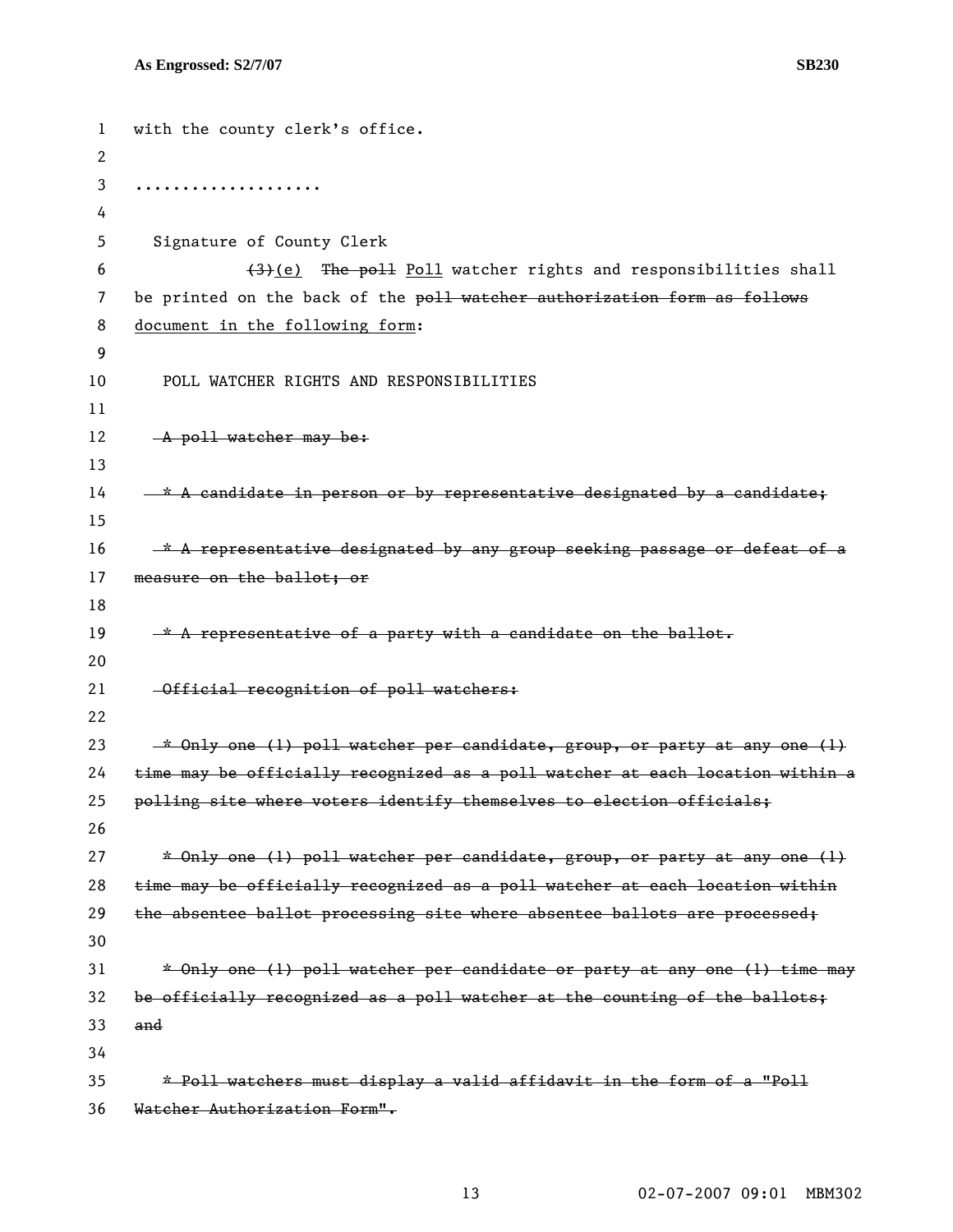| 1  |                                                                               |
|----|-------------------------------------------------------------------------------|
| 2  | -Poll watchers may:                                                           |
| 3  |                                                                               |
| 4  | * Observe the election officials;                                             |
| 5  |                                                                               |
| 6  | * Stand close enough to the precinct voter registration lists so as to        |
| 7  | hear the voter's name and observe the voter's signature;                      |
| 8  |                                                                               |
| 9  | * Compile lists of persons voting;                                            |
| 10 |                                                                               |
| 11 | -* Challenge ballots upon notification to an election official before the     |
| 12 | ballot is issued to the voter and upon completing a "Challenged Ballot Form"; |
| 13 |                                                                               |
| 14 | * Call to the attention of the election sheriff any occurrence believed to    |
| 15 | be an irregularity or violation of election law. The poll watcher may not     |
| 16 | discuss the occurrence unless the election sheriff invites the discussion;    |
| 17 | and                                                                           |
| 18 |                                                                               |
| 19 | * Be present at the opening, processing, and canvassing of absentee           |
| 20 | ballots for the purpose of challenging the vote in the manner provided by law |
| 21 | for personal voting challenges.                                               |
| 22 |                                                                               |
| 23 | Poll watchers representing a candidate or political party may:                |
| 24 |                                                                               |
| 25 | * Remain at the polling site after the poll closes if ballots are counted     |
| 26 | at the poll, be present at the counting of votes by electronic tabulation     |
| 27 | equipment at a centralized location, and be present at the counting of        |
| 28 | absentee ballots for the purpose of witnessing the counting of ballots by     |
| 29 | election officials; and                                                       |
| 30 |                                                                               |
| 31 | * Upon request made to an election official, inspect any or all ballots at    |
| 32 | the time the ballots are being counted.                                       |
| 33 |                                                                               |
| 34 | -Poll watchers may not:                                                       |
| 35 |                                                                               |
| 36 | -* Be within six feet (6') of any voting machine or booth used by voters to   |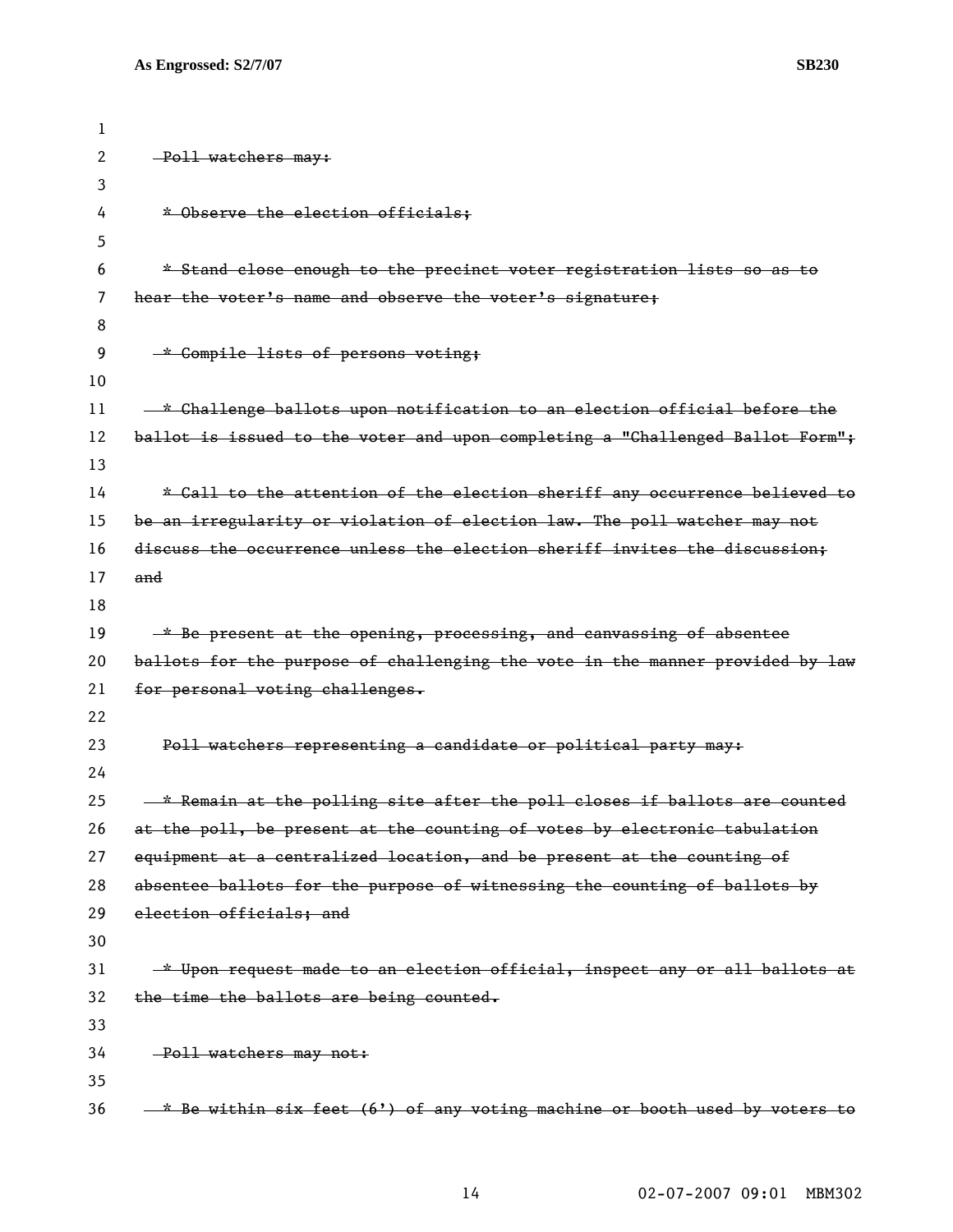```
1 cast their ballot; 
 2 
 3 * Electioneer inside the polling site or within one hundred feet (100') of 
 4 the primary exterior entrance used by voters to the building containing the 
5 polling site; 
 6 
 7 * Speak to any voter or in any way attempt to influence a voter inside the 
8 polling site or within one hundred feet (100') of the primary exterior 
9 entrance used by voters to the building containing the polling site; or 
10 
11 * Disrupt the orderly conduct of the election.
12 
13 A poll watcher may be: 
14 (1) A candidate in person; 
15 (2) An authorized representative of a candidate; 
16 (3) An authorized representative of a group seeking the passage or 
17 defeat of a measure on the ballot; or 
18 (4) An authorized representative of a party with a candidate on the 
19 ballot. 
20 
21 Official recognition of poll watchers: 
22 (1) Only one (1) authorized poll watcher per candidate, group, or party 
23 at any one (1) given time may be officially recognized as a poll watcher at 
24 each location within a polling site where voters identify themselves to 
25 election officials;
26 (2) Only one (1) authorized poll watcher per candidate, group, or party 
27 at any one (1) given time may be officially recognized as a poll watcher at 
28 each location within the absentee ballot processing site where absentee 
29 ballots are processed; and 
30 (3) Only one (1) authorized poll watcher per candidate or party at any 
31 one (1) given time may be officially recognized as a poll watcher at the 
32 counting of the ballots.
33 
34 Poll watcher credentials:
35 (1) Except for candidates in person, poll watchers must present a valid 
36 affidavit in the form of a "Poll Watcher Authorization Form" to an election
```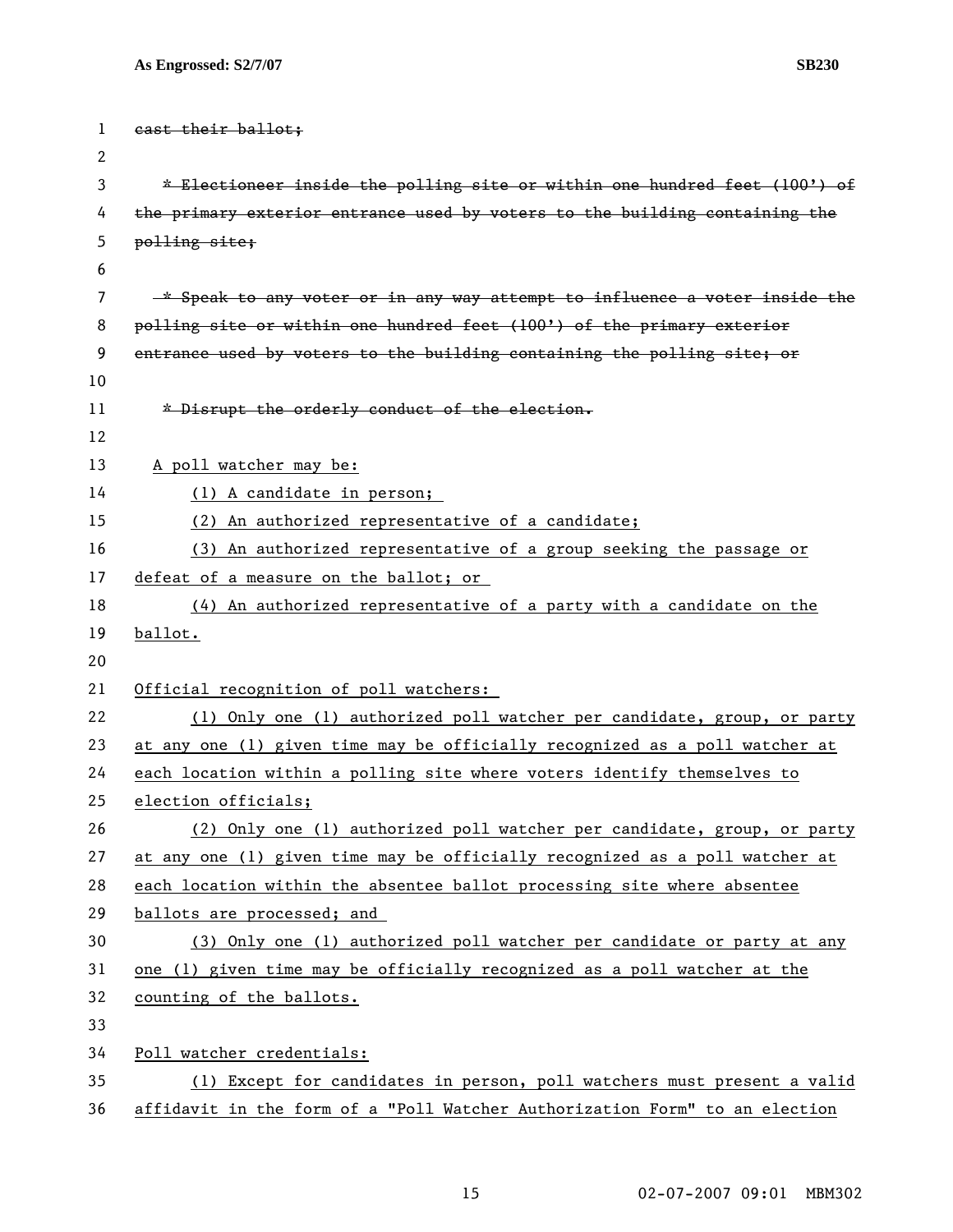**As Engrossed: S2/7/07 SB230** 

| 1  | official immediately upon entering the polling or counting location.          |
|----|-------------------------------------------------------------------------------|
| 2  | (2) Candidates in person are not required to present a "Poll Watcher          |
| 3  | Authorization Form'" but must present some form of identification to an       |
| 4  | election official immediately upon entering the polling or counting location  |
| 5  | for the purpose of confirming the poll watcher as a candidate on the ballot.  |
| 6  |                                                                               |
| 7  | Poll watchers may:                                                            |
| 8  | (1) Observe the election officials;                                           |
| 9  | (2) Stand close enough to the precinct voter registration lists so as         |
| 10 | to hear the voter's name and observe the voter's signature;                   |
| 11 | (3) Compile lists of persons voting;                                          |
| 12 | (4) Challenge ballots upon notification to an election official before        |
| 13 | the voter signs the precinct voter registration list and upon completing a    |
| 14 | "Challenged Ballot Form";                                                     |
| 15 | (5) Call to the attention of the election sheriff any occurrence              |
| 16 | believed to be an irregularity or violation of election law. The poll watcher |
| 17 | may not discuss the occurrence unless the election sheriff invites the        |
| 18 | discussion; and                                                               |
| 19 | (6) Be present at the opening, processing, and canvassing of absentee         |
| 20 | ballots for the purpose of challenging absentee votes in the manner provided  |
| 21 | by law for personal voting challenges.                                        |
| 22 |                                                                               |
| 23 | Poll watchers representing a candidate or political party may:                |
| 24 | (1) Remain at the polling site after the poll closes if ballots are           |
| 25 | counted at the poll;                                                          |
| 26 | (2) Be present at the counting of votes by hand or by an electronic           |
| 27 | vote tabulating device at a central location;                                 |
| 28 | (3) Be present at the counting of absentee ballots for the purpose of         |
| 29 | witnessing the counting of ballots by election officials and determining      |
| 30 | whether ballots are fairly and accurately counted; and                        |
| 31 | (4) Upon request made to an election official, inspect any or all             |
| 32 | ballots at the time the ballots are being counted.                            |
| 33 |                                                                               |
| 34 | Poll watchers may not:                                                        |
| 35 | (1) Be within six feet $(6')$ of any voting machine or booth used by          |
| 36 | voters to cast their ballot;                                                  |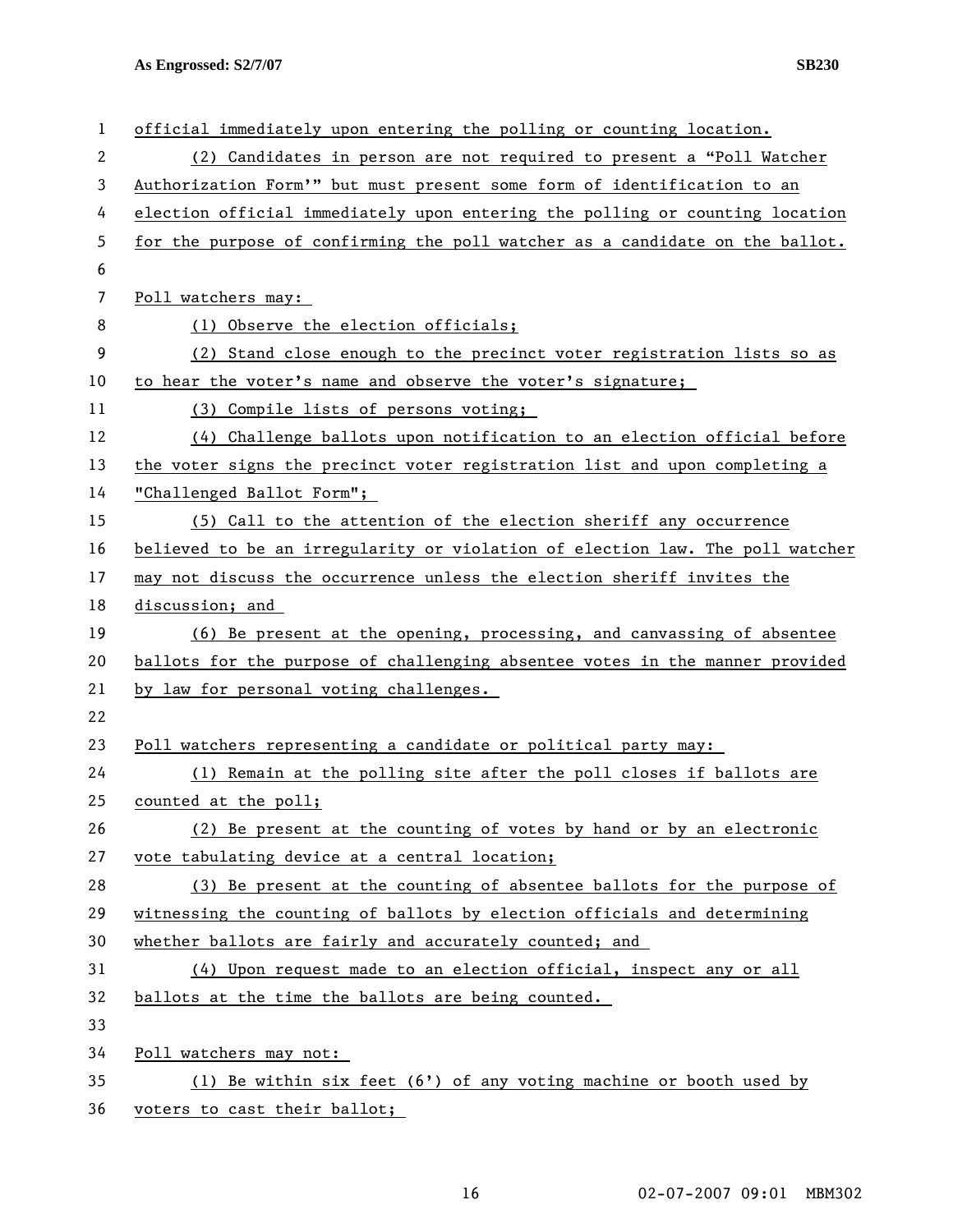**As Engrossed: S2/7/07 SB230** 

| 1  | (2) Electioneer inside the polling site or within one hundred feet            |
|----|-------------------------------------------------------------------------------|
| 2  | (100') of the primary exterior entrance used by voters to the building        |
| 3  | containing the polling site;                                                  |
| 4  | (3) Speak to any voter or in any way attempt to influence a voter             |
| 5  | inside the polling site or within one hundred feet (100') of the primary      |
| 6  | exterior entrance used by voters to the building containing the polling site; |
| 7  | or                                                                            |
| 8  | (4) Disrupt the orderly conduct of the election.                              |
| 9  |                                                                               |
| 10 | (f) Poll watcher rights and responsibilities shall be posted in plain         |
| 11 | view at each polling site, absentee ballot processing site, and counting      |
| 12 | site.                                                                         |
| 13 | $(b)$ (g)(l) When the ballot of any voter is thus challenged, it shall be     |
| 14 | treated as a provisional ballot. It shall be the duty of the election         |
| 15 | officials in the election precinct to make and retain a list of the names of  |
| 16 | all persons voting a provisional ballot. The following procedure shall be     |
| 17 | followed:                                                                     |
| 18 | (A) The voter shall mark his or her ballot:                                   |
| 19 | (B) The voter shall place the ballot in a single                              |
| 20 | provisional ballot envelope and seal the envelope; and                        |
| 21 | (C) The voter shall place the sealed provisional ballot                       |
| 22 | envelope and challenge form in a provisional voter envelope.                  |
| 23 | The poll watcher shall notify an election official of the<br>(2)              |
| 24 | challenge before the voter signs the precinct voter registration list.        |
| 25 | The poll watcher shall complete a challenged ballot form.<br>(3)              |
| 26 | The election official shall inform the voter that his or her<br>(4)           |
| 27 | ballot is being challenged.                                                   |
| 28 | The procedures for casting a provisional ballot under § 7-5-<br>(5)           |
| 29 | 308 shall be followed.                                                        |
| 30 | (2) All provisional ballots shall be preserved, secured, and                  |
| 31 | separated from the remaining ballots to the end that the right of any person  |
| 32 | to vote may be determined later by the county board of election commissioners |
| 33 | or the court in which an election contest may thereafter be filed.            |
| 34 | $(e)(1)$ Prior to certification of the results of the election, the           |
| 35 | county board shall determine whether the provisional ballots are valid.       |
| 36 | (2) If, upon examination of any provisional ballots, the county               |